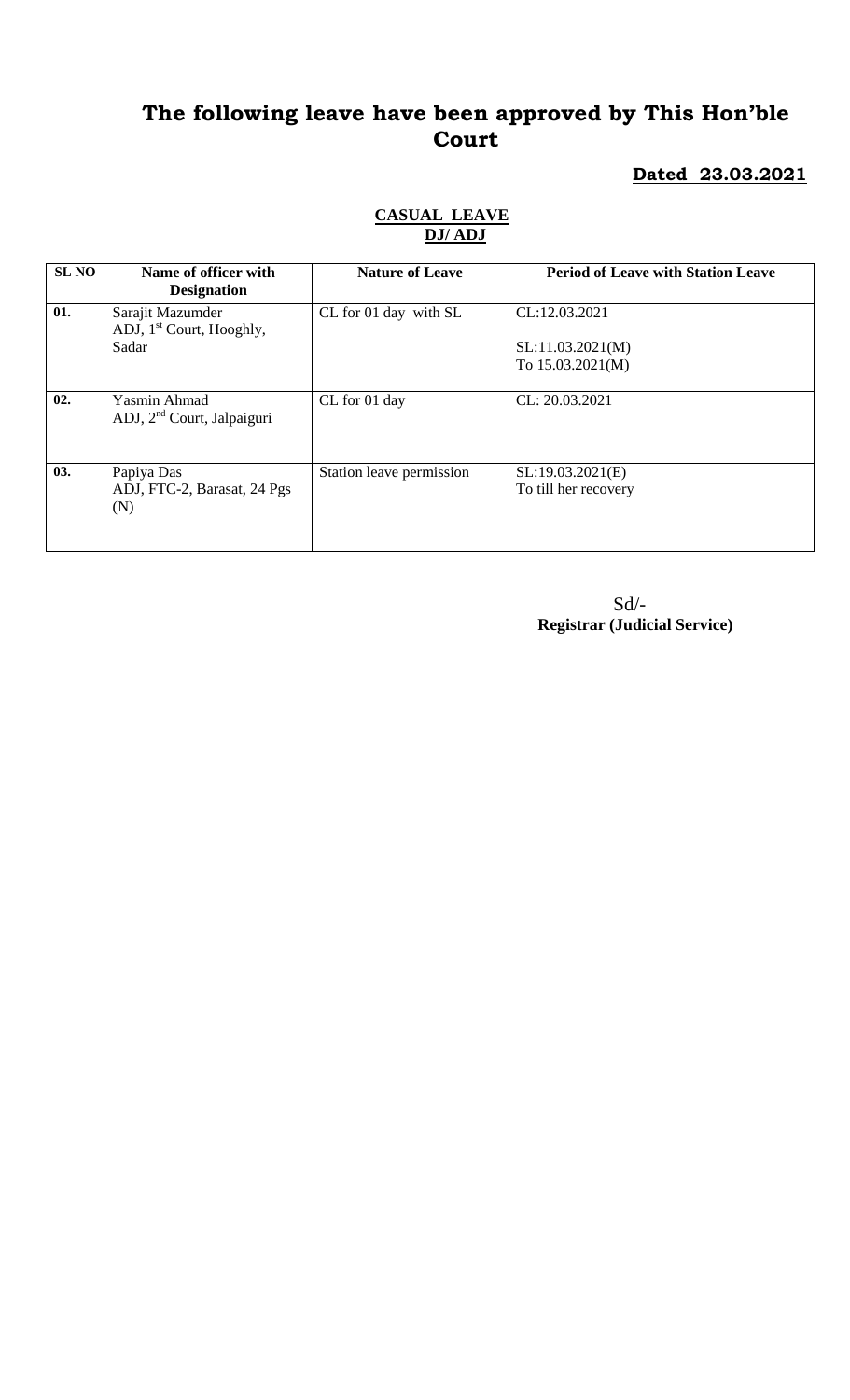#### **Dated 23.03.2021**

#### **CASUAL LEAVE DJ/ ADJ**

| <b>SL NO</b> | Name of officer with                 | <b>Nature of Leave</b> | <b>Period of Leave with Station Leave</b> |
|--------------|--------------------------------------|------------------------|-------------------------------------------|
|              | <b>Designation</b>                   |                        |                                           |
| 01.          | Partha Sarathi Chatterjee            | CL for 02 days with SL | CL:12.04.2021 & 13.04.2021                |
|              | ADJ, $11th$ Court, Alipore,          |                        |                                           |
|              | 24pgs(S)                             |                        | SL:11.04.2021(M)                          |
|              |                                      |                        | To 15.04.2021(E)                          |
| 02.          | Rana Dam                             | CL for 01 day with SL  | CL:16.04.2021                             |
|              | ADJ, 4 <sup>th</sup> Court, Alipore, |                        |                                           |
|              | 24pgs(S)                             |                        | SL:13.04.2021(E)                          |
|              |                                      |                        | To 18.04.2021(E)                          |
| 03.          | Sunirmal Datta                       | CL for 01 day with SL  | CL:23.04.2021                             |
|              | DJ, Paschim Bardhaman                |                        |                                           |
|              |                                      |                        | SL:21.04.2021(E)                          |
|              |                                      |                        | To 26.04.2021(E)                          |
| 04.          | Bibhuti Narayan Singh                | CL for 01 day with SL  | CL: 16.04.2021                            |
|              | ADJ, FTC-I, Basirhat,                |                        |                                           |
|              | 24phs(N)                             |                        | SL:13.04.2021(E)                          |
|              |                                      |                        | To 19.04.2021(M)                          |
| 05.          | Manojyoti Bhattacharyya              | CL for 01 day          | CL:26.03.2021                             |
|              | Judge, Spl Court (MP &               |                        |                                           |
|              | MLA Cases),                          |                        |                                           |
|              | Bidhannagar, 24pgs(N)                |                        |                                           |
| 06.          | Ajay Kumar Gupta                     | CL for 02 days with SL | CL:30.03.2021 & 31.03.2021                |
|              | Judge, Bench XIII,                   |                        |                                           |
|              | City Civil Court, Calcutta           |                        | SL:26.03.2021(E)                          |
|              |                                      |                        | To 01.04.2021(E)                          |
|              |                                      |                        |                                           |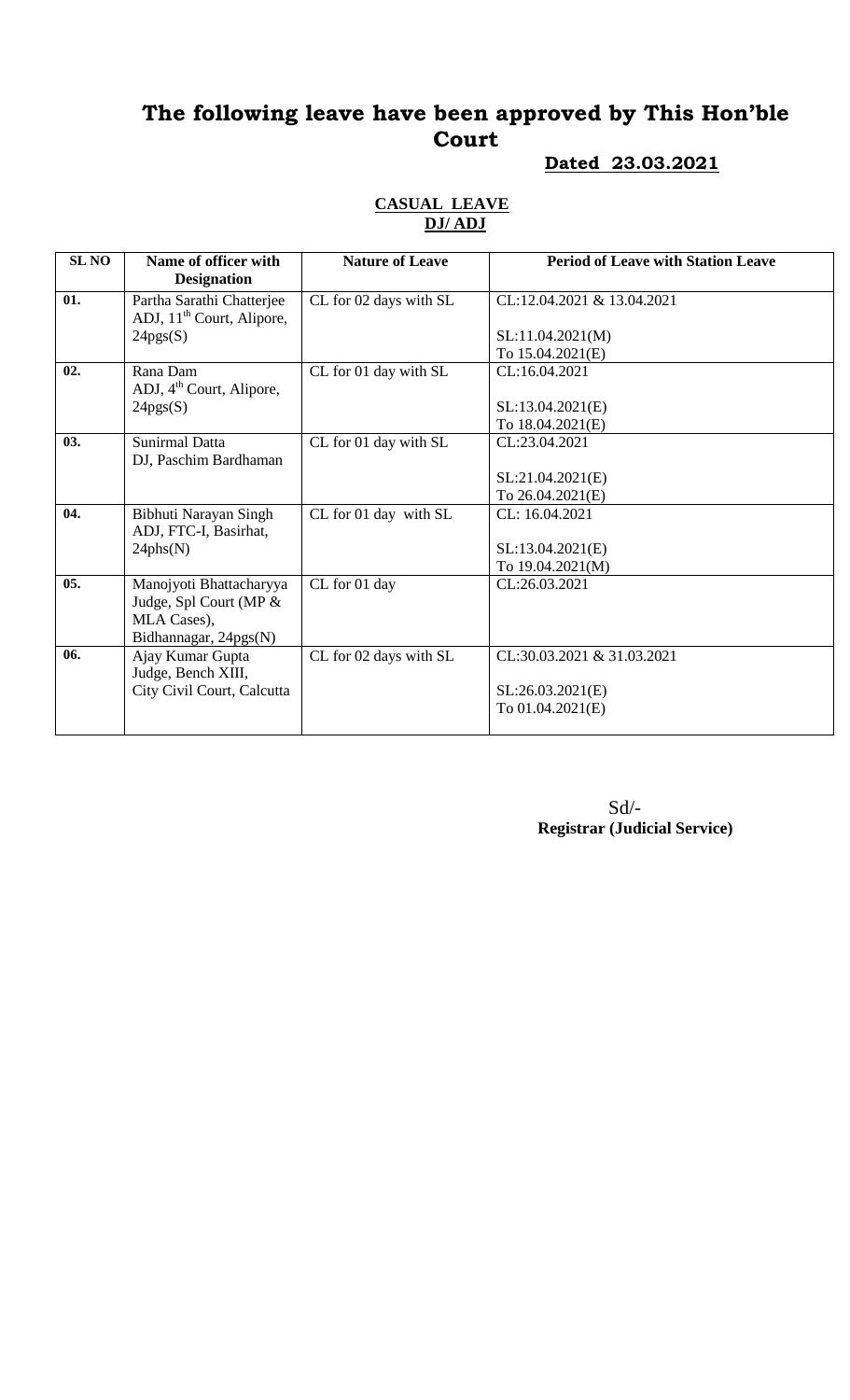#### **Dated: 23.03.2021**

## **CJ(JD)**

| SL<br>NO         | Name of officer with<br><b>Designation</b>                                    | <b>Nature of Leave</b>   | <b>Period of Leave with Station Leave</b> |
|------------------|-------------------------------------------------------------------------------|--------------------------|-------------------------------------------|
| 01.              | Asif Alauddin<br>$CJ(JD)$ , $2nd$ Court, Tamluk, Purba<br>Medinipur           | Earned Leave for 06 days | From 16.04.2021 to 21.04.2021             |
| 02.              | Sri Kishor Kumar Chakraborty<br>CJ(JD), Islampur, Uttar<br>Dinajpur           | Earned Leave for 02 days | From 31.03.2021 to 01.04.2021             |
| 03.              | Smt. Gopa Das<br>$CJ(JD)$ , $2nd$ Court,<br>Barrackpore, North 24<br>Parganas | Earned Leave for 05 days | From 12.04.2021 to 16.04.2021             |
| 04.              | Sri Mrityunjay Karmakar,<br>ACJM, Alipurduar, Jalpaiguri                      | Earned Leave for 03 days | From 21.04.2021 to 23.04.2021             |
| 0.5 <sub>1</sub> | Sri Nirmam Thapa<br>CJ(JD), Dantan, Paschim<br>Medinipur                      | Earned Leave for 03 days | From 30.03.2021 to 01.04.2021             |